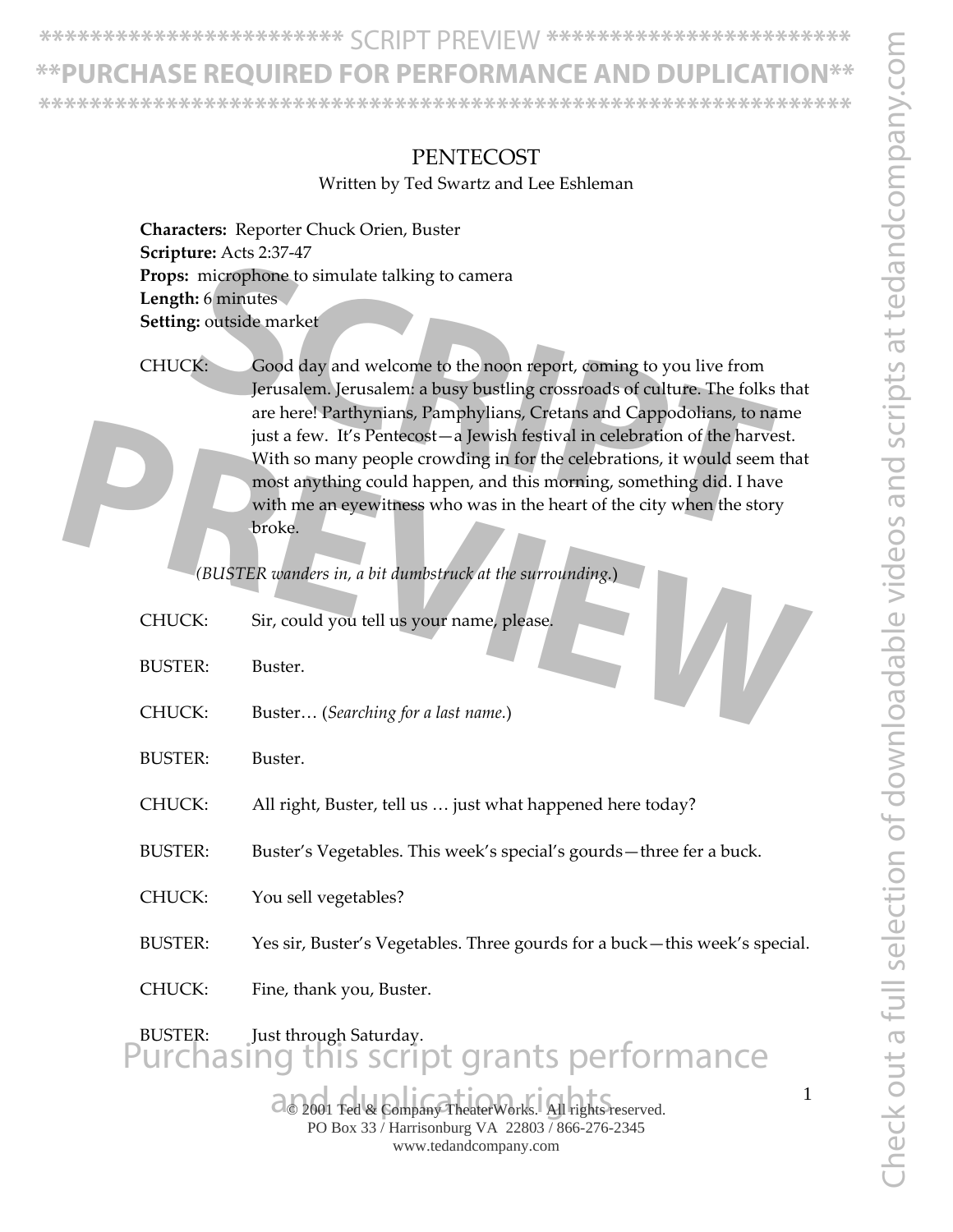Check out a full selection of downloadable videos and scripts at tedandcompany.com Theck out a full selection of downloadable videos and scripts at tedandcompany.coi

**\*\*\*\*\*\*\*\*\*\*\*\*\*\*\*\*\*\*\*\*\*\*\*\*** SCRIPT PREVIEW **\*\*\*\*\*\*\*\*\*\*\*\*\*\*\*\*\*\*\*\*\*\*\*\***

# **\*\*PURCHASE REQUIRED FOR PERFORMANCE AND DUPLICATION\*\***

**\*\*\*\*\*\*\*\*\*\*\*\*\*\*\*\*\*\*\*\*\*\*\*\*\*\*\*\*\*\*\*\*\*\*\*\*\*\*\*\*\*\*\*\*\*\*\*\*\*\*\*\*\*\*\*\*\*\*\*\*\*\*\*\***

2001 Ted & Company TheaterWorks. All rights reserved. PO Box 33 / Harrisonburg VA 22803 / 866-276-2345 www.tedandcompany.com 2 CHUCK: Thank you, Buster, if you could tell us what you witnessed. BUSTER: Isa good day, lotsa folks in town. *(To CHUCK*) Gourds wasa going real good. CHUCK: Yes... BUSTER: ... when I heared a noise like a big wind. CHUCK: A wind? BUSTER: A big wind. CHUCK: He heard a wind. Ladies and gentleman, a wind. Not just a breeze, a gust, a gentle circulation, but a wind. BUSTER: (*Has been just looking at CHUCK..*) Yea. It was kinda spooky. CHUCK: Yes, yes. There was great spooky wind. Blowing things around. BUSTER: No now, I never said nothin' about a wind blowin'. CHUCK: Now Buster, I might remind you that in front of this vast audience you said there was a wind, a big wind, you called it. BUSTER: No sir, I said there was a noise like a wind. If there was a blowing I woulda noticed that. CHUCK: Really? BUSTER: Yesser, I woulda. CHUCK: So we have established that there was in fact a noise like a big wind. Now, wasn't there something about ... fire? BUSTER: Fire? CHUCK: Yes fire, a roaring inferno perhaps of vast and devastating proportions. BUSTER: Well, I guess there was at that. It come about the time that big noise wasa dying down. ER:<br> **SCRIPT A wind?**<br>
SCR: A big wind.<br> **SCRIPT A wind:**<br>
THE heard a wind. Ladies and gentleman, a wind. Not just a breeze, a g<br>
a gentle circulation, but a wind.<br>
THE CHAP are a strategy of the strategy wind. Blowing th THUCK: He heard a wind. Ladies and gentleman, a wind. Not just a breeze, a gust,<br>a gentle circulation, but a wind.<br>BUSTER: (Has been just looking at CHUCK..) Yea. It was kinda spooky.<br>CHUCK: Yes, yes. There was great spook urchasiting this script grants performance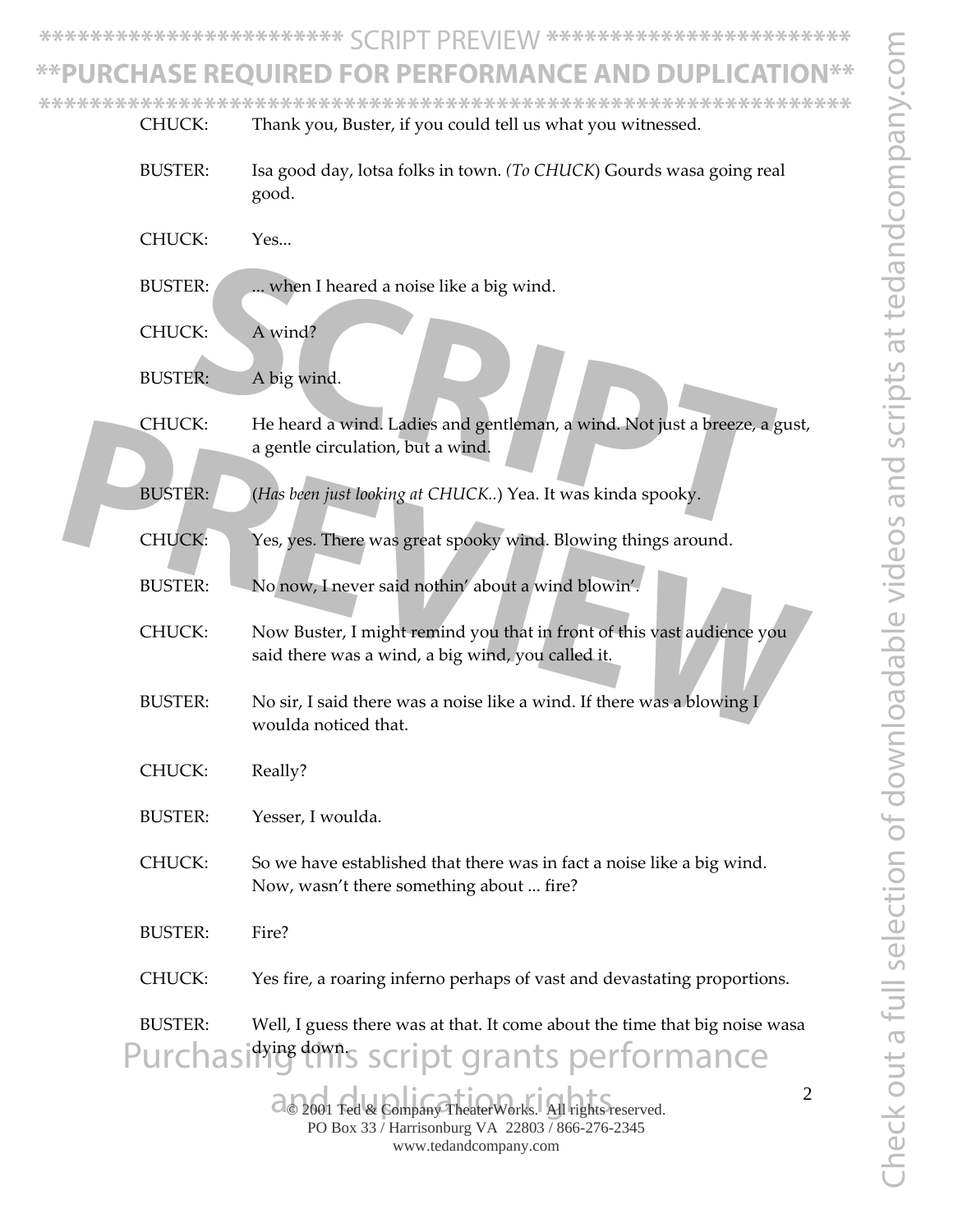3

**\*\*\*\*\*\*\*\*\*\*\*\*\*\*\*\*\*\*\*\*\*\*\*\*** SCRIPT PREVIEW **\*\*\*\*\*\*\*\*\*\*\*\*\*\*\*\*\*\*\*\*\*\*\*\***

### **\*\*PURCHASE REQUIRED FOR PERFORMANCE AND DUPLICATION\*\***

**\*\*\*\*\*\*\*\*\*\*\*\*\*\*\*\*\*\*\*\*\*\*\*\*\*\*\*\*\*\*\*\*\*\*\*\*\*\*\*\*\*\*\*\*\*\*\*\*\*\*\*\*\*\*\*\*\*\*\*\*\*\*\*\***

| CHUCK:         |                | So at this point the structure was burning. A flaming derelict in danger of<br>collapsing catastrophically at any time, at any time. |  |  |
|----------------|----------------|--------------------------------------------------------------------------------------------------------------------------------------|--|--|
|                | <b>BUSTER:</b> | Now, I didn't say nothing about anything burning.                                                                                    |  |  |
|                | CHUCK:         | Once again, I want to remind you that you are in front of a vast number<br>of people.                                                |  |  |
|                | <b>BUSTER:</b> | And iffen any of em wants gourds, they's three for a dollar.                                                                         |  |  |
|                | <b>CHUCK:</b>  | Buster, the burning fire.                                                                                                            |  |  |
| <b>BUSTER:</b> |                | I said they was fire, didn't say nothing about anything burning.                                                                     |  |  |
|                | CHUCK:         | So there was a noise like a wind but no wind, fire but no burning. Do I<br>have it right?                                            |  |  |
|                | <b>BUSTER:</b> | Yes sir, you do.                                                                                                                     |  |  |
|                | <b>CHUCK:</b>  | And this was what was remarkable?                                                                                                    |  |  |
|                | <b>BUSTER:</b> | Well, as you say, I did remark on it.                                                                                                |  |  |
|                | CHUCK:         | Exactly.                                                                                                                             |  |  |
|                | <b>BUSTER:</b> | Wouldn't call it the most remarkable.                                                                                                |  |  |
|                | CHUCK:         | No?                                                                                                                                  |  |  |
|                | <b>BUSTER:</b> | No sir.                                                                                                                              |  |  |
|                |                | (Long pause, CHUCK: will have to drag it out of him)                                                                                 |  |  |
|                | CHUCK:         | Buster.                                                                                                                              |  |  |
|                | <b>BUSTER:</b> | Yes sir?                                                                                                                             |  |  |
| CHUCK:         |                | What would you call the most remarkable?                                                                                             |  |  |
|                | <b>BUSTER:</b> | Well sir, a whole bunch a these folks, they started talkin'.                                                                         |  |  |
|                |                | this script grants performance                                                                                                       |  |  |

2001 Ted & Company TheaterWorks. All rights reserved. PO Box 33 / Harrisonburg VA 22803 / 866-276-2345 www.tedandcompany.com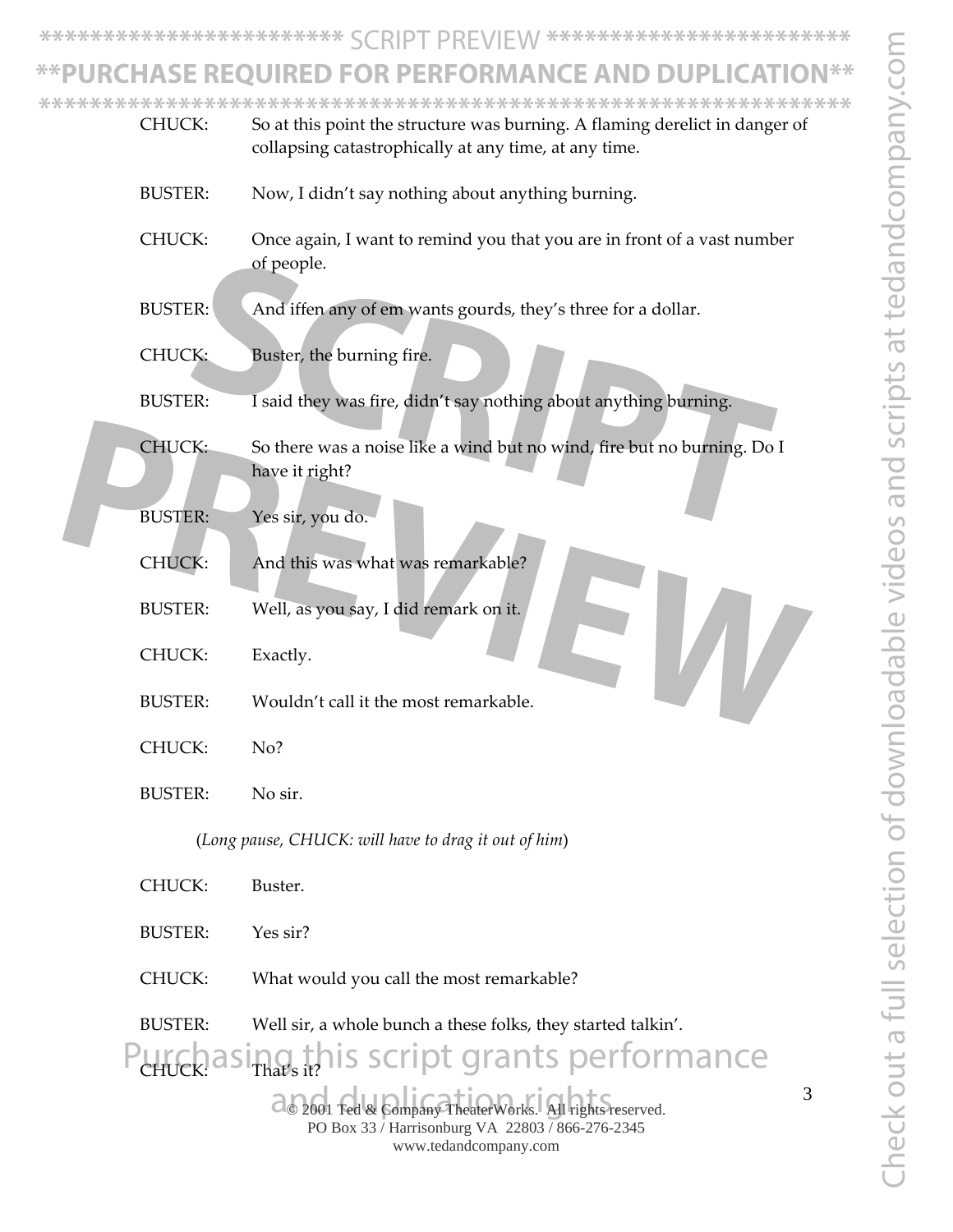**\*\*\*\*\*\*\*\*\*\*\*\*\*\*\*\*\*\*\*\*\*\*\*\*** SCRIPT PREVIEW **\*\*\*\*\*\*\*\*\*\*\*\*\*\*\*\*\*\*\*\*\*\*\*\***

# **\*\*PURCHASE REQUIRED FOR PERFORMANCE AND DUPLICATION\*\***

**\*\*\*\*\*\*\*\*\*\*\*\*\*\*\*\*\*\*\*\*\*\*\*\*\*\*\*\*\*\*\*\*\*\*\*\*\*\*\*\*\*\*\*\*\*\*\*\*\*\*\*\*\*\*\*\*\*\*\*\*\*\*\*\***

| <b>BUSTER:</b>            |                      | See they starting talkin' in different languages.                                                                                                                                                                                                       |
|---------------------------|----------------------|---------------------------------------------------------------------------------------------------------------------------------------------------------------------------------------------------------------------------------------------------------|
| CHUCK:                    |                      | Well Buster, there are people from different parts of the area here.<br>(Is proud of his ability to rattle off these names.) Parthynians, Pamphylians,<br>Judeans, Libyans, Cretans, Mesopotamians, Egyptians                                           |
| <b>BUSTER:</b>            |                      | No sir, that's not what I meant. I couldn't understand nothin' they was<br>saying, and ah speak pretty good.                                                                                                                                            |
| <b>CHUCK:</b>             |                      | Yes, yes, you do Buster. But let's talk about the "languages".                                                                                                                                                                                          |
| <b>BUSTER:</b>            |                      | WHEEWWWWW. Then there was all sorts of languages being throwed<br>around. I heared one fella quit one and start in on another one. It was like<br>the whole world was a talkin' at the same time. (Short pause.) I's pretty<br>sure they was all drunk. |
| <b>CHUCK:</b>             | Yes?                 |                                                                                                                                                                                                                                                         |
| <b>BUSTER:</b>            |                      | They said they wasn't, was pretty adamant about it. It was only 10 o'clock<br>in the A.M.-gourds was going real good.                                                                                                                                   |
| CHUCK:                    |                      | So they were not drunk.                                                                                                                                                                                                                                 |
| <b>BUSTER:</b>            |                      | No sir. My cousin Jethro he's from Panphobia and he said he could<br>understand everything this one fella wasa sayin'.                                                                                                                                  |
| <b>CHUCK:</b>             |                      | Buster, it's Pamphylia. Panphobia is the fear of everything.                                                                                                                                                                                            |
| <b>BUSTER:</b>            | It was pretty scary. |                                                                                                                                                                                                                                                         |
| CHUCK:                    |                      | Yes, Buster, what everyone is wondering is: What were they saying?<br>What were they saying?                                                                                                                                                            |
| <b>BUSTER:</b>            |                      | My cousin Jethro says they was all talkin' about the wonders of God.<br>Now, Jethro talkin' about God, that's a wonder in itself.                                                                                                                       |
| CHUCK:                    |                      | Jethro's not a religious man?                                                                                                                                                                                                                           |
| <b>BUSTER:</b><br>Purchas |                      | Not normally. Normally Jethro talks about pastry—he's gotta bagel shop.<br>But on this occasion he couldn't stop talkin' about everything he heared -<br>'bout God, and God's wonders-in his own language.                                              |
|                           |                      | 4<br>@ 2001 Ted & Company TheaterWorks. All rights reserved.<br>PO Box 33 / Harrisonburg VA 22803 / 866-276-2345<br>www.tedandcompany.com                                                                                                               |